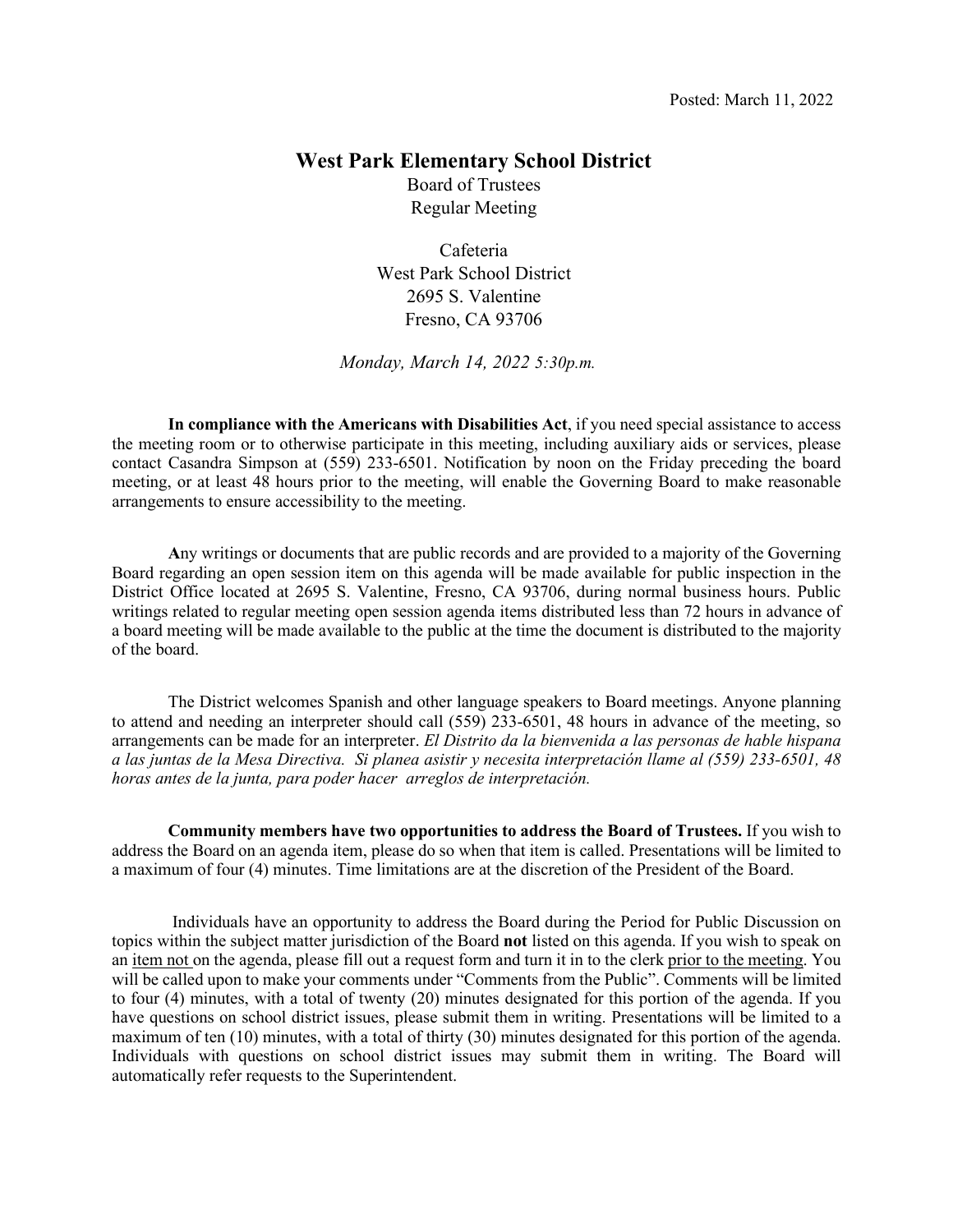#### **AGENDA**

#### I. **OPENING BUSINESS**

- A. Call Public Session to Order
- B. Roll Call: Anna Benavidez Aida Garcia Kimberly Vivenzi Mark Vivenzi (Open Seat)
- C. Pledge of Allegiance
- D. Adopt Agenda

#### II. **PUBLIC COMMENT PERIOD**

Public Comment on any item of interest to the public that is within the Board's jurisdiction will be heard. The Board may limit comments to no more than four (4) minutes pursuant to Board Policy. Public comment will also be allowed on each specific agenda item prior to Board action thereon.

#### III. **CONSENT CALENDAR**:

Items listed under the Consent Calendar are considered to be routine and are acted on by the Board of Trustees in one motion. There is no discussion of these items before the Board vote unless a member of the Board, staff, or public requests specific items be discussed and/or removed from the Consent Calendar. It is understood that the Administration recommends approval on all Consent Items. Each item on the Consent Calendar approved by the Board of Trustees shall be deemed to have been considered in full and adopted as recommended.

A. Routine business transactions, annual renewal of programs, bids, agreements, notices of public hearings, and proclamations:

- 1. Regular Board Meeting Minutes January 10, 2022
- 2. Regular Board Meeting Minutes February 15, 2022
- 3. Special Board Meeting Minutes February 18, 2022
- 4. Special Board Meeting Minutes March 9, 2022
- 5. Warrants for December 2021
- 6. Cash flow report January 2022
- 7. Budget ending balance
	- a. West Park School
	- b. West Park Charter Academy

#### IV. **OLD BUSINESS**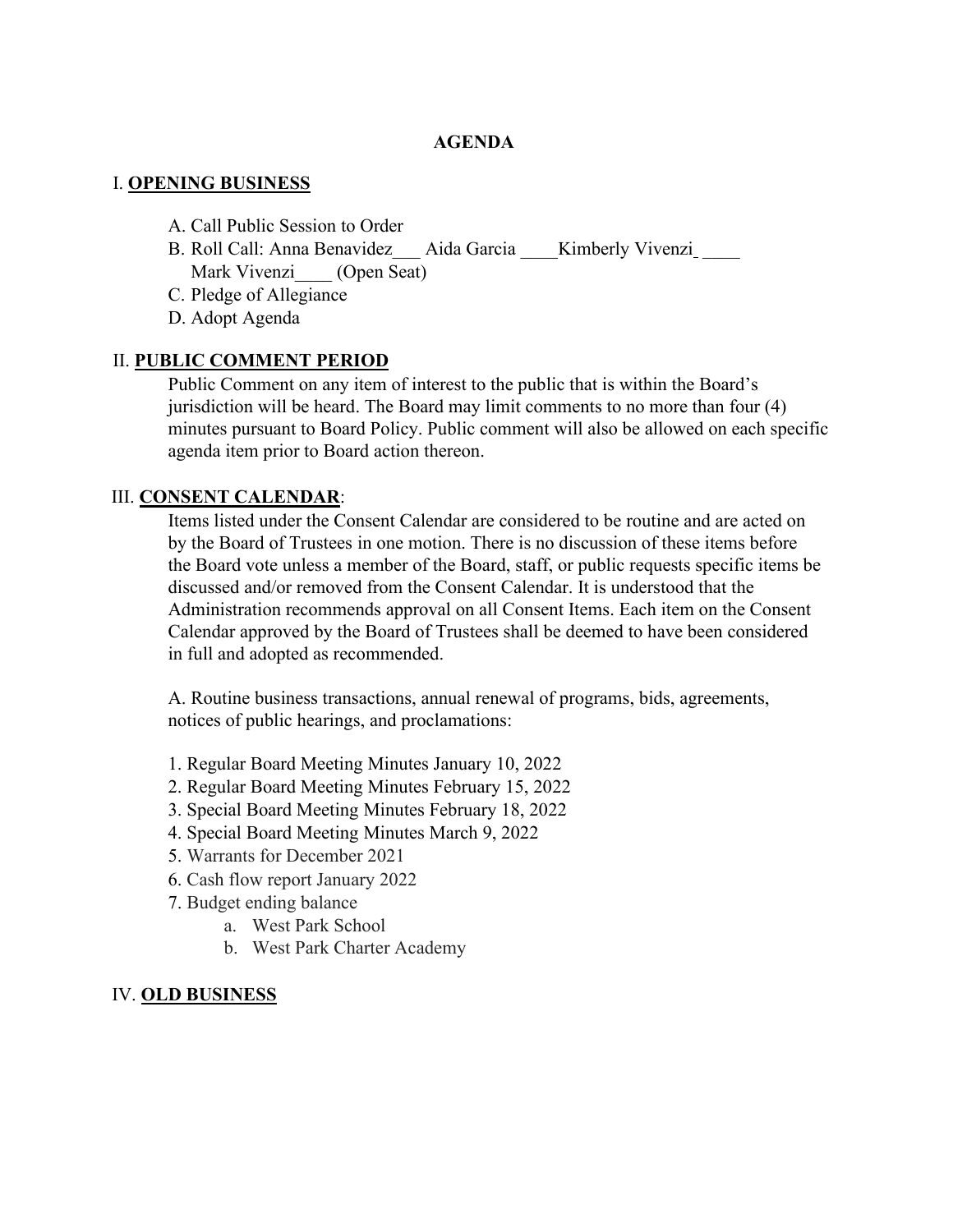### V. **REPORTS AND PRESENTATIONS**

- A. Recognition of Guests
- B. 8th Grade Promotion

# VI. **ACTION ITEMS**

- A. APPROVAL: Creation of New Position and Job Description for Chief Business Officer
- B. APPROVAL: Resolution Designating Chief Business Officer as Senior Management of the Classified Service
- C. APPROVAL: Chief Business Officer Contract of Employment
- D. APPROVAL: Creation of New Position and Job Description for Dean of Schools
- E. APPROVAL: Creation of Job Description for Paraprofessional 8-Hour position
- F. APPROVAL: Classified Salary Schedule
- G. APPROVAL: 2nd Interim Report
- H. APPROVAL: San Joaquin Valley Air Grant for Maintenance (Resolution)
- I. PUBLIC HEARING: West Park Elementary Certificated Association's Initial Proposals for 2022-2023 Successor Agreement Negotiations
- J. APPROVAL: Interdistrict Transfers

# VII. **PUBLIC COMMENT PERIOD RE: CLOSED SESSION ITEMS**

General public comment on any closed session item that will be heard. The Board may limit comments to no more than four (4) minutes pursuant to Board policy. Following public comment on closed session agenda items, the Board will immediately recess into closed session.

# VIII. **CLOSED SESSION**

A. Conference with Legal Counsel – Anticipated Litigation a.(Government Code Section 54956.9(d)) Number of cases: 1 B. Public employee discipline/release/dismissal/resignation (Government Code Section 54957) C. Public employee appointment/employment (Government Code Section 54957(b)) a.Title: Chief Business Officer b.Title: Dean of Schools D. Public employee performance evaluation (Government Code Section 54957(b)) a.Title: Superintendent

E. Conference with Labor Negotiators (Government Code Section 54957.6)